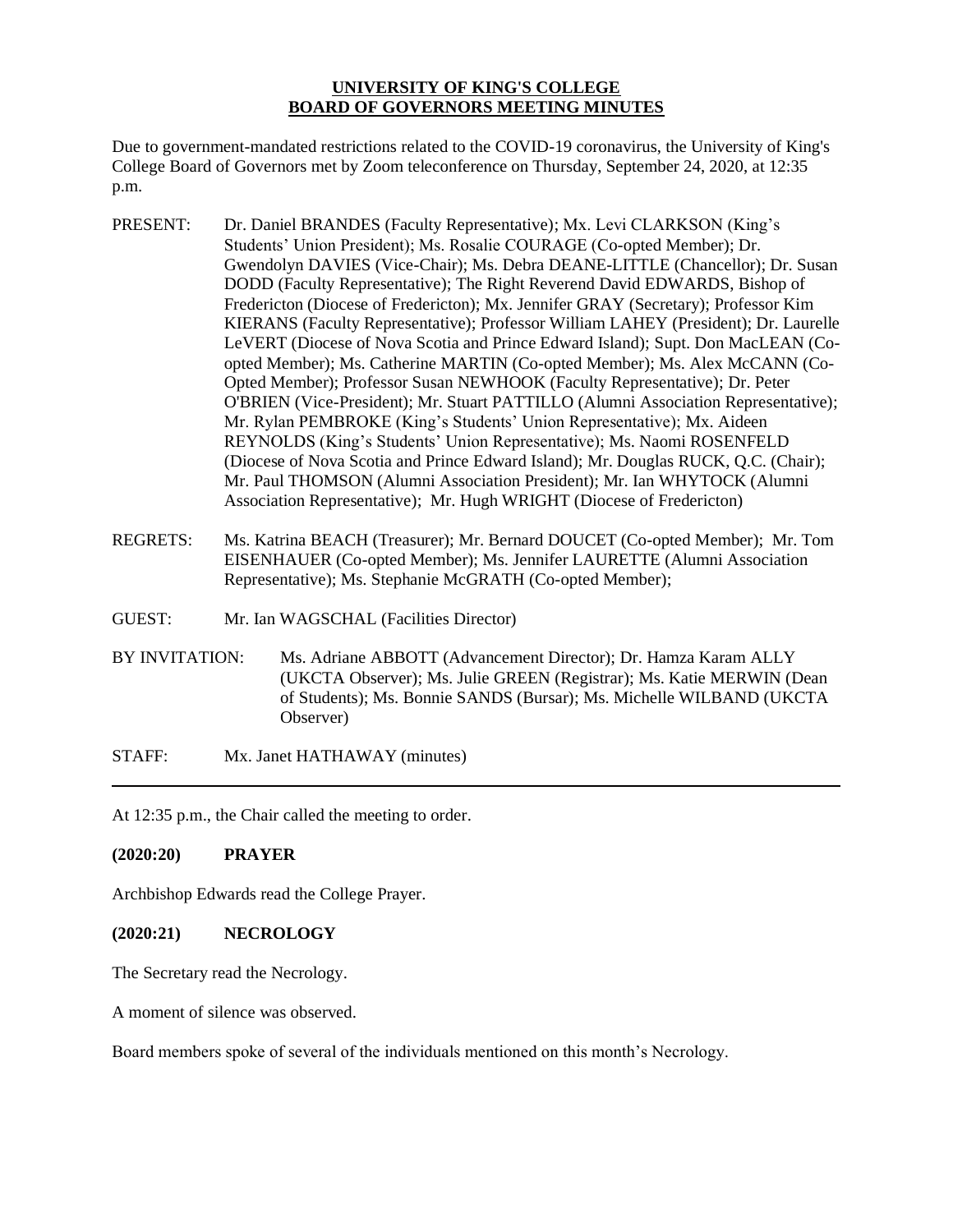## **(2020:22) CHAIR'S REMARKS**

The Chair welcomed Archbishop David Edwards to the Board.

The Chair noted that time management for Board meetings was of concern, particularly in a virtual environment. He advised that he was going to look at the issue further and consult with Board Committee Chairs.

## **(2020:23) CONSENT AGENDA**

A Consent Agenda addressing the following matters was circulated:

- a) Approval of Minutes of June 18, 2020
- b) Alumni Report
- c) Advancement Director's Report
- d) Advancement Committee Report
- e) Investment Committee Report
- f) Registrar's Report
- g) Facilities Management Priority Projects Report and Tri-Bay Financial Resolutions Update

## **MOTION: (MacLean/Kierans) that the Consent Agenda be approved. CARRIED.**

## **(2020:24) BUSINESS/DECISION ITEMS**

#### **a) 2020-2021 Financial Update**

The Bursar directed Board members to the meeting package and reminded members that the Board approved an operating deficit of \$1,700,000 at the last meeting. She noted that enrolment is holding at higher than prior year levels. It is now over 900. If that level holds, King's will have a deficit of less than \$800,000. Residence occupancy is now 112, compared to the forecast of 107.

The other big difference is the COVID-19 Emergency Response Fund, which is more than budgeted for. The University is now predicting \$1,000,000 in expenditures. Of this amount, King's is spending \$700,000 to transition to online instruction, including \$400,000 on salaries. The University hired students over the summer to help with that, partially funded by federal government grants. A new AV/IT person was hired on a one-year contract, and Journalism technicians were also engaged to assist in the summer months. Also included in the \$1,000,000 is \$200,000 for safety and campus preparedness expenditures.

#### **b) Library Stairs Memo with Amended Resolution Regarding Use of Bicentennial Fund**

The Bursar referred Board members to a memo prepared by the Facilities Director supporting the amendment to the resolution passed at the Board meeting of March 26, 2020 on the use of the Bicentennial Fund for renewal of the Library podium and stairs. The funds approved were not sufficient. Many of the granite pavers that the Facilities Director thought would be reusable were not able to be salvaged due to the original method of installation. Replacement pavers were ordered. The Bursar noted that the original estimate was for \$144,000 but that the cost would be \$211,000, as a result of the issue with the pavers.

## **MOTION: (Davies/Lahey) Whereas the Resolution adopted by the Board on March 26, 2020, with respect to the use of the Bicentennial Fund for the renewal of the Library podium and stairs, reads as follows:**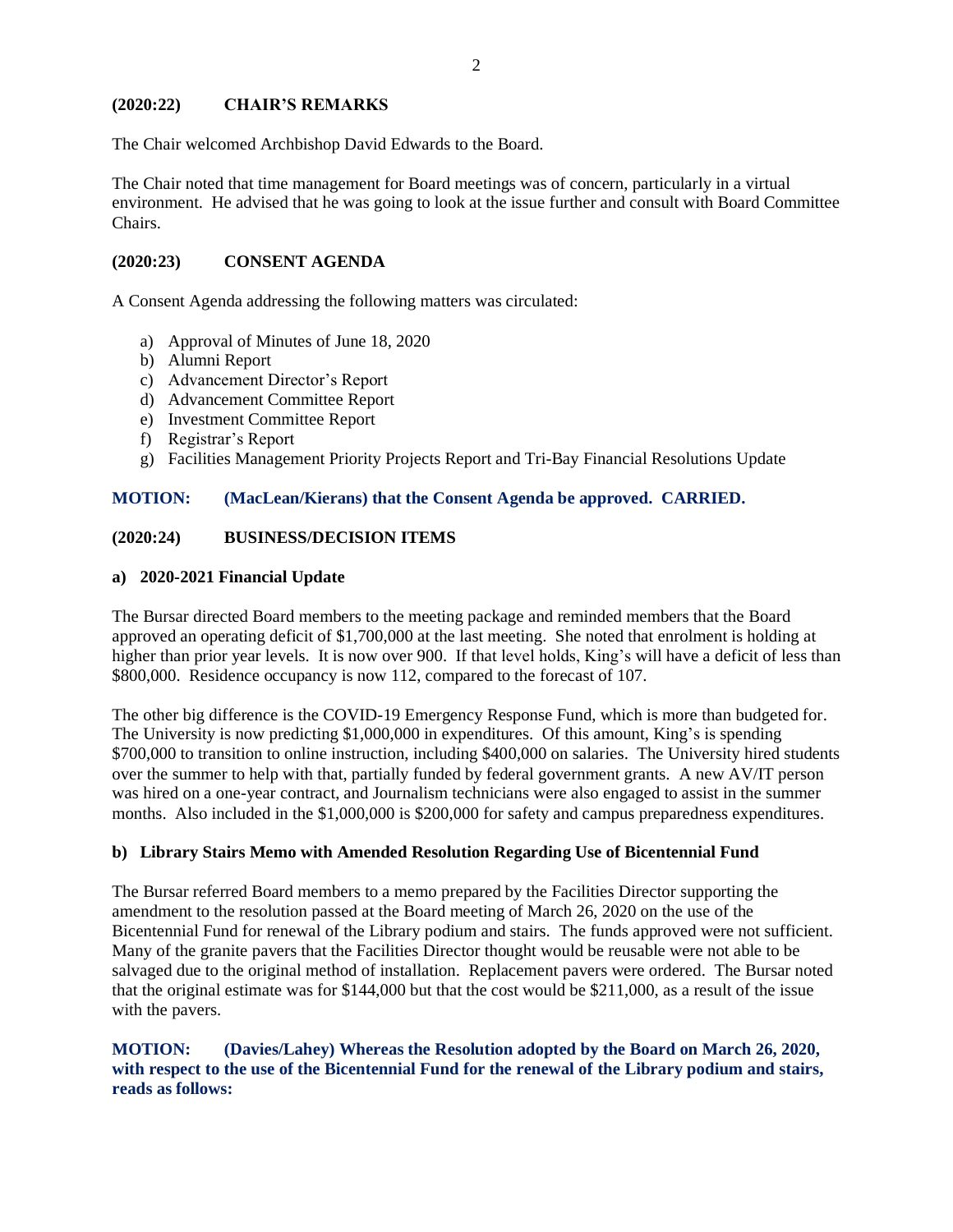*Be it resolved that the Board hereby authorizes up to \$144,000 to be expended from the Bicentennial Fund to finance the renewal of the library podium and stairs.*

**Be it resolved that the resolution of the Board adopted on March 26, 2020, as stated above, be amended as follows:**

*Be it resolved that the Board hereby authorizes up to \$211,000 to be expended from the Bicentennial Fund to finance the renewal of the library podium and stairs.*

#### **CARRIED.**

At 12:43 p.m., Ms. Martin joined the meeting.

## **c) Resolution to Approve Financing of the 2020-21 Operating Fund Cash Deficit**

The Bursar referred to the meeting material regarding the financing the 2020-2021 Operating Fund cash deficit, and read the resolution.

**MOTION: (Thomson/Reynolds) that the Board hereby approves the transfer from the internally restricted funds to the University's operating account the funds necessary to finance the 2020-21 operating fund cash deficit (currently projected to be \$768,000).****CARRIED.** 

At 12:53 p.m., Ms. Wilband joined the meeting.

## **d) Memo from the President to Chair of FAR Regarding CURIE Waiver and Informed Consent Forms**

The President advised that this matter had been discussed with the Finance, Audit and Risk (FAR) Committee. The President provided some background: CURIE, the insurer of all universities in Canada, advised it would not cover COVID-19 related risks. The insurer wanted the University to ask every student to sign a waiver. University administration decided not to ask students and those who came on campus to sign a waiver. Having done so much to encourage students to come to King's and assuring them that they would be safe at King's, it would be offensive to then to turn around and say if anything happened, it would not be on the University but on the individual. The second reason is the enforceability of the waiver. Based on legal advice, anyone who signed the waiver would be viewed as not having done it voluntarily, as they signed it because they wanted to go to university. It is likely that a court would view the student as not having a real choice in signing the waiver. The third reason is that it would be counterproductive. King's has many safety plans, but the core of these plans is that the community is all in this together, which is not consistent with us asking people to give away their legal rights.

The President noted that while it may look like King's is exposed, the legal advice the University has been given is that these waivers would most likely be ineffective in any event.

At 1:03 p.m., Ms. McCann joined the meeting.

The President noted that he had discovered the University's bylaws do not indemnify Board members for liability. He advised that the University is in the process for changing that in short order. In respect of issues of liability – fundamentally, the University needs to ensure that there is a plan and that the plan is being enforced. The government of New Brunswick has extended an indemnity to providers of public services, including education. That does not exist in Nova Scotia but is something CONSUP intends to raise with the Provincial government.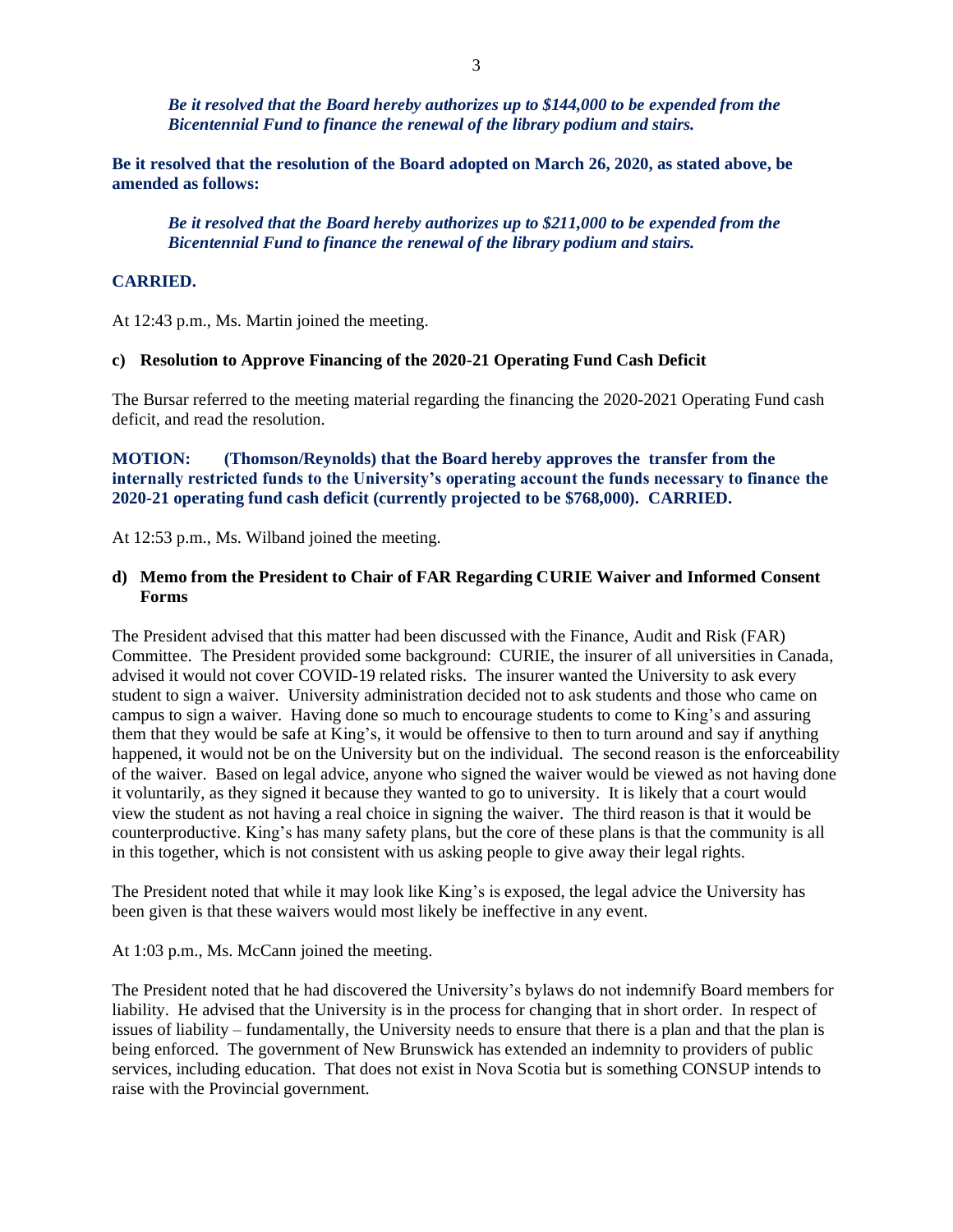Board members commented on the situation in New Brunswick and various institutions.

## **e) Enrolment Update**

The Registrar advised that to date, there has been a total enrolment of 916 students. King's has a solid group of new students: 178 in FYP, with 33 other new students, for a total of 211. Last year King's had 225 new students. In March, there was a high level of coordination to respond to what the University knew would be the needs of students around financial awards and online learning.

Retention numbers of returning students remain solid and reflect the steady growth in classes over the past few years. King's will remain cautious because it is unknown how online learning will go. The University has seen an increase in students going part time instead of full time because of uncertainty of how they will adapt to online learning. The Registrar advised that there is reason to be optimistic.

## **f) Report on Return of Students**

The Dean of Students noted that the pandemic has required everyone on campus to focus on King's shared purpose and she has been moved by the effort across campus. King's has to ensure the physical safety and the psychological safety of students. To ensure physical safety of students, the first hurdle was the reopening of Residence, which has been, largely a successful venture. Students are in single rooms only and King's has done those things within its control, such as how often bathrooms are cleaned. Another important piece of the safety plan is minimizing in-person activities on campus. The University's plans have been reviewed by the Department of Labour and Advanced Education and the Occupational Health and Safety Committee. King's plan received particular attention from Provincial Health Officer, Dr. Strang, because it is shared with Dalhousie. The Dean of Students expressed confidence in the process, particularly so as a resident of campus herself.

The Dean of Students noted she has been involved in ongoing work supporting the testing strategy for students who have arrived from outside the Atlantic bubble. Students have been eager to comply with the rules relating to self-isolation and testing.

With regard to mental health and psychological safety, the Dean of Students indicated that the sense of community is key, so the University is trying to provide opportunities for relationship-building. There is a King's channel on the Dalhousie Mobile App. Two initiatives for off-campus student support are a mentorship program that connects upper-year students with incoming students, and the Day Students' Society took the lead in providing support to off-campus students, who were self-isolating, by providing grocery delivery. The Dean of Students acknowledged the King's Students' Union, the Foundation Year Program, and the Athletics programs. It is a cross-campus undertaking.

The Chair and Board members thanked the Dean of Students for her efforts.

## **g) Delivery of the Academic Program for 2020-2021**

The Vice-President delivered a presentation titled "Delivery of Academic Programs 2020-2021", which was a distillation of the written Vice-President's report in the meeting package. That report began with a long list of thanks. There has been a close collaboration of faculty in this effort. The Vice-President noted that he met frequently with students in the form of the King's Student Union Executive, which was indispensable as plans were made for online teaching. It was a busier summer than ever before.

- Online course delivery
	- Fall courses: fully online at both King's and Dalhousie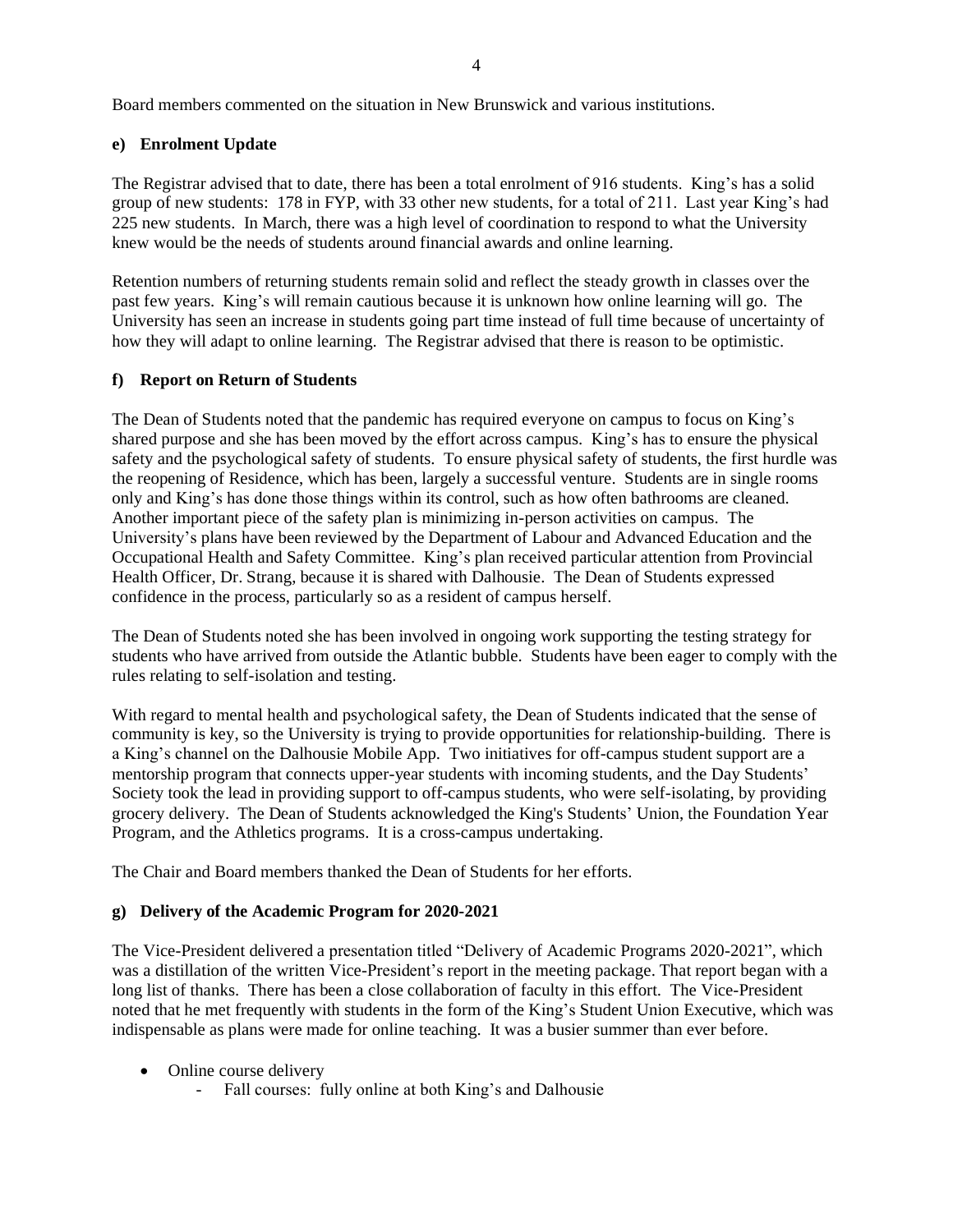- Winter courses: expected to be fully online, with possible exception of some Dalhousie classes in the performing arts
- Commitment to ensure continuity for students who did not return to Halifax
- A review of the summer planning process
	- King's online Teaching Task Force, the faculty group led by Dr. Sarah Clift
	- FYP subcommittee on online learning chaired by Interim Director Dr. Susan Dodd
	- Journalism faculty was engaged closely in online teaching
	- Dr. Betsy Keating from Dalhousie's Centre for Learning and Teaching consulted on course design for four months
	- Decisions were made in the context of recommendations for best practices for online teaching and learning while also taking into consideration King's idiosyncratic character
- Official recommendations for online learning
	- Make courses as asynchronous as possible
	- Where synchronous moments are needed, meet on Teams or Collaborate
	- Asynchronous: course content can be consumed at any time
		- accommodates issues of time zones
		- $\mathbf{r}$ eliminates urgent technical issues
		- **eases** issues with internet connectivity
		- but does not allow discussion or immediate feedback
		- Synchronous: teachers and learners interact in real time
- King's classes without class discussion?
	- Fully asynchronous learning is not a good fit for many King's course offerings
	- Most King's courses are being offered in a combined fashion with recorded lectures and live online tutorials and office hours
	- Zoom has been adopted as the videoconferencing platform of choice as Teams/Collaborate were found to be insufficient to allow the class discussions, which are so key to most King's courses
- Foundation Year Program
	- Recorded lectures and daily live tutorials
	- High production value recorded lectures with video editing by Journalism School videographers
	- Tutorial size have been reduced from 15 to 10<br>- New "Read Now" events: live evening reading
	- New "Read Now" events: live evening readings of the following day's reading assignments four nights per week
	- Other events and opportunities to build a sense of cohort within this year's FYP class have been and are being developed in collaboration with the Dean of Students and other University offices
- Upper-year Programs
	- Most classes are employing a mix of asynchronous and synchronous elements
	- A few courses are wholly asynchronous or wholly synchronous
	- Course planning has emphasized maintaining a high degree of student engagement (e.g., study teams, using breakout rooms for student discussion)
- Journalism
	- The Journalism School has been teaching online since June
	- The MFA residency was provided online (synchronous)
	- Six sections of photojournalism provided online (asynchronous)
	- Four MJ courses delivered online
	- Most BJH, MJ and MFA courses this fall will be both synchronous and asynchronous
	- The School of Journalism updated its student handbook with revised guidelines for inperson reporting
- Staffing for online learning
	- New AV/IT officer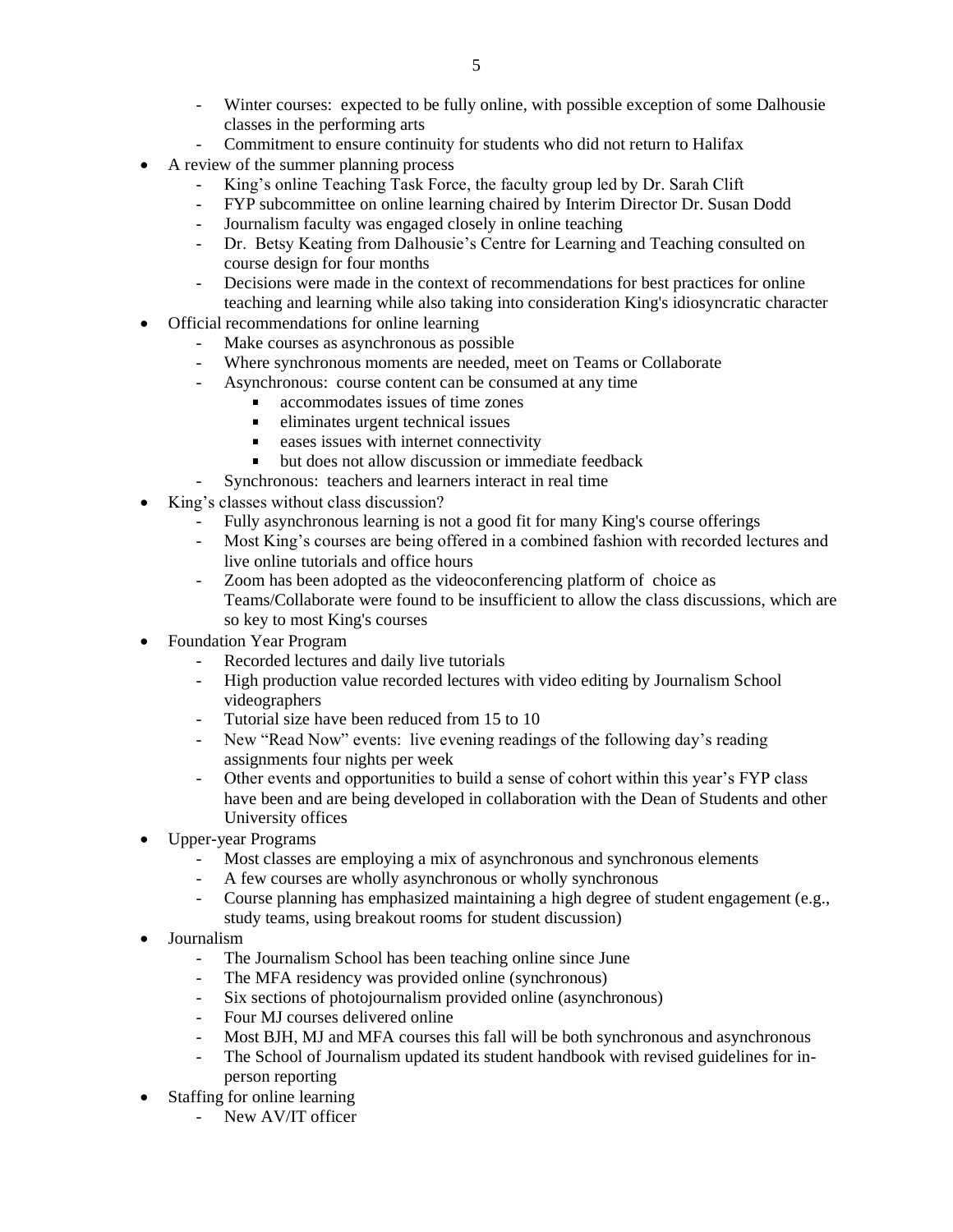- New online education coordinator (eight months) to support technical workflow<br>- FYP coordinator of online learning
- FYP coordinator of online learning
- Six online teaching interns supported course building through the summer; five were renewed part time for fall
- Additional part-time summer student assistants
- Technical developments
	- Zoom v. Teams/Collaborate
	- AV retrofit of Alumni hall, including Panopto-capture capability
	- Procurement of equipment for online teaching: mics, webcams
	- Adoption of the Dalhousie mobile app

The Vice-President relayed a message received from FYP Director Dr. Neil Robertson, communicating the deep appreciation of FYP for the University's support in preparing for this year. The Registrar noted that students have been speaking about their positive experiences with King's courses thus far. One student spoke about her "new FYP family" and the PBS-documentary quality of King's courses.

Board members asked whether there was any opportunity for students to give suggestions on what they would like see changed or what has worked really well. The Vice-President noted that other than comments through individual course instructors or Program Directors, there has not been a formal University-level follow-up yet. That is likely to come.

Board members commented on the positive support received for online teaching.

1:50 p.m., there was a health break.

At 2:01 p.m., the meeting resumed.

The Chair welcomed the Director of Facilities, Mr. Ian Wagschal, who gave a presentation on the University's COVID-19 Safety Planning.

## **h) Overview of COVID-19 Safety Plans**

Mr. Wagschal advised of the following key activities:

- 1. Each unit created a COVID-19 safety plan. That was completed in July.
- 2. There was central coordination of plans Plexiglas walls, arrows on the floor, modifications to Prince Hall, etc.
- 3. Safety plan implementation has been signed off by almost all employees.
- 4. Monitoring and continuous improvement is ongoing. Implementation is 95% complete.

Key planning documents were created by all offices on campus, including Advancement, Athletics, the Bookstore, Bursar's office, Chapel and Choir, Facilities Management, the Library, etc. All the plans were brought together in the Campus Coordination Plan, which is online. It has nine sections, including training; communication; continuous improvement; technical requirements; de-densification of campus; gatherings; building circulation; common spaces and washrooms; contact tracing and communication of COVID-19 infection; and accountability.

Safety training, communication and continuous improvement are important. Good training will mitigate any issues that might arise. King's communicates and provides training to all members of the community. Everyone must sign their plan. Regular safety meetings for each department and monitoring new information that is coming out, where incidents and near-misses are discussed.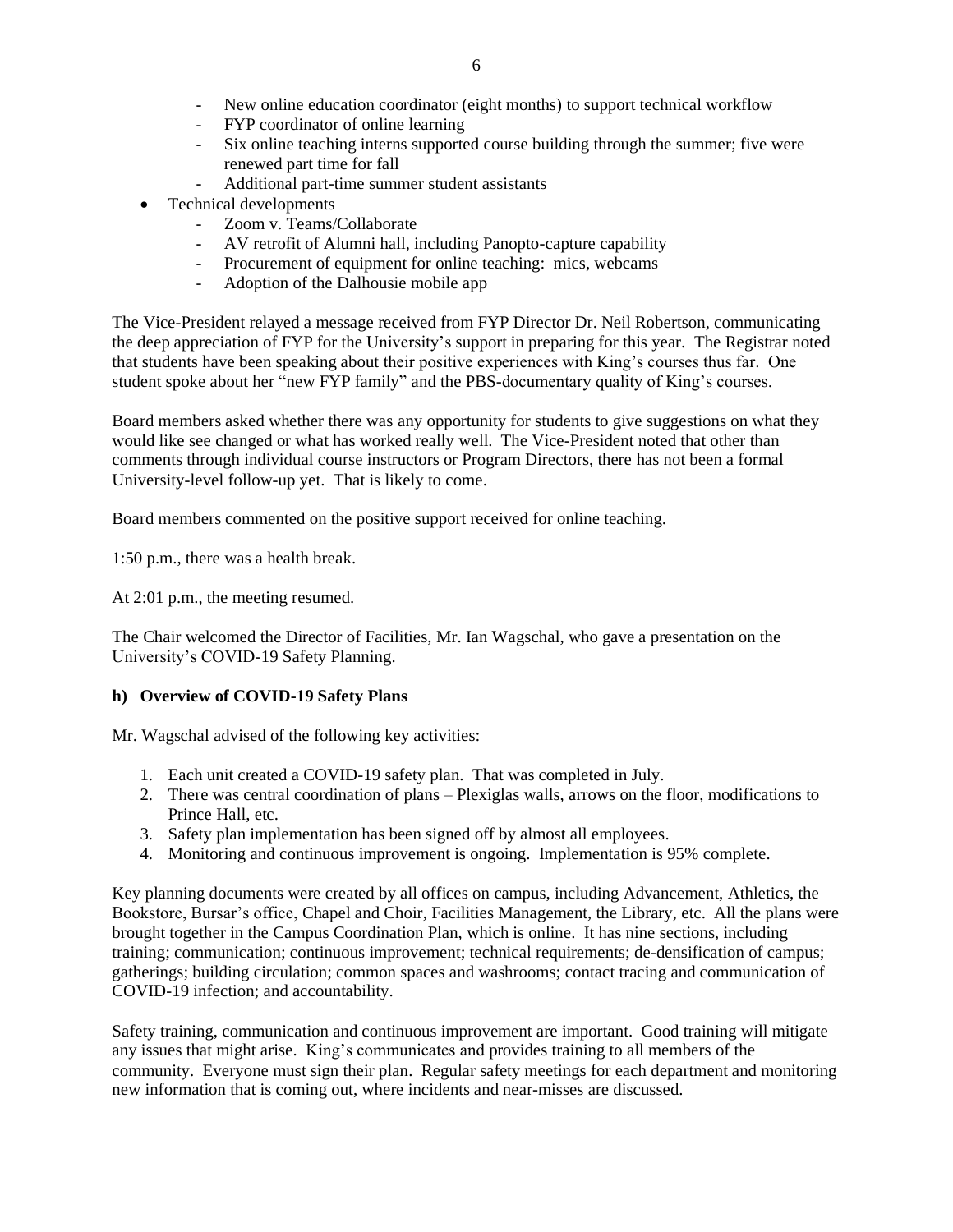The Chair thanked Mr. Wagschal.

The President noted that the Chief Medical Officer of Health had a meeting with all university presidents shortly after he reviewed the plans and said it was interesting that one of the smallest universities had the longest plan. The President observed that the reason was because each unit made their own plan. The President noted the work of Mr. Wagschal in leading this work, and particularly so in light of the large Tri-Bay project (which was done under budget despite the additional cost of doing it under pandemic conditions, and on time). At times, there were 75 construction workers on campus and there was not a single COVID case, notwithstanding that this work was undertaken at a time when there was community spread in Nova Scotia.

The President also acknowledged the Chancellor's generosity to the University and support of the Tri-Bay project.

## **i) President's Review of Equity, Diversity and Inclusion**

The President presented the document titled "President's Review for the Board of Governors of the University of King's College on Existing Initiatives, Challenge Areas and Areas Requiring Closer Examination in Equity, Diversity and Inclusion". He provided a brief preliminary overview.

The President noted that his mandate from the Board was to apply University Canada's principles to Equity, Diversity and Inclusion (EDI). The document is organized in relation to those principles. The review was to identify existing initiatives, identify what is working well, and challenge areas and areas needing detailed examination. The President thanked Tanisi Pooran, the Equity Officer, and Dr. Glowacka and the Equity Committee, for their detailed reading and comments.

The overriding conclusions of the review is that there is a substantial level of initiatives underway at all levels of the University. The President expressed optimism about what King's can accomplish. Another conclusion is while taking action, King's must accept change in ways that are responsive to what the University is being told by those who are underrepresented.

EDI must be integrated into everything, and therefore is everyone's work and responsibility. This includes: hiring, appointments, and all other human resources functions; academic planning – at all levels – curriculum and teaching. EDI must be integrated into the budget the University's choices. It must be integrated into fundraising; campus planning and facilities management; residence life; student services; recruiting, marketing, promotion, alumni relations, communications. It has to incorporate the ambience, cultural life, ceremonies and visual culture. The President noted that he has been told the current ambience is one people do not find particularly conducive. Many would say King's looks like a very colonial place.

Areas to be examined in more detail include: acknowledging racism at King's; creating and adopting an overall EDI plan; responding to the Truth and Reconciliation Commission's Calls to Action, which are now five years old; responding to findings of the Scholarly Inquiry on King's and Slavery; and building relationships with under-represented communities.

King's needs an inclusive approach to diversity, including Black and Indigenous students and also socioeconomic status of students. Diversity hiring of faculty, staff, and administration; curriculum and pedagogy: a new academic plan; training, development and support in EDI for faculty, staff and administration; the Board of Governors' membership – all are important. Also critical to this effort is building human resources capacity. EDI efforts take specialized support. Leveraging the relationship with Dalhousie because of the work they have done over recent years is an important part of this.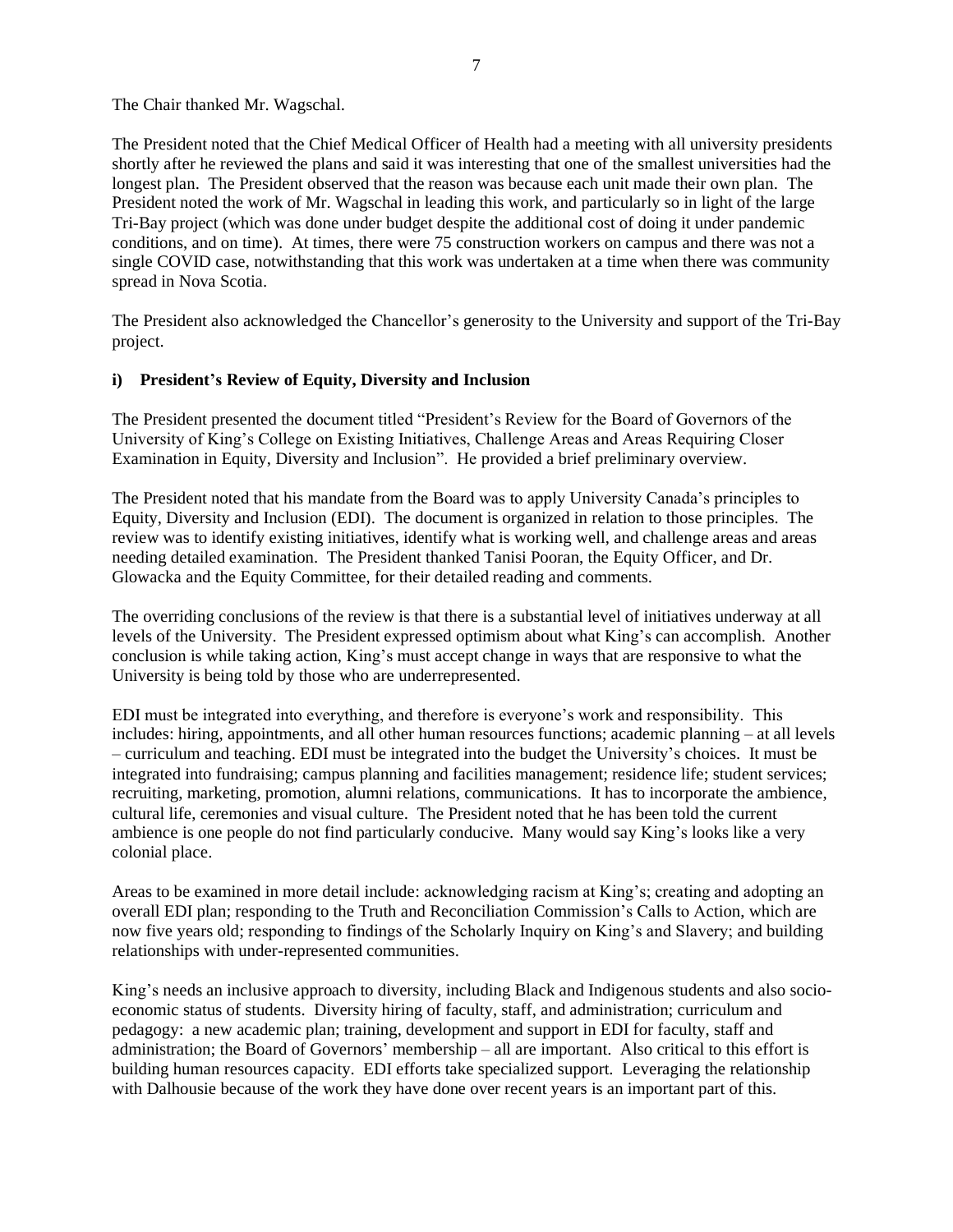The President highlighted procurement. It was good to see the number of people from the African-Nova Scotian community that were engaged on the Tri-Bay construction project this past summer.

The President noted that the Haliburton Society name has been changed and it has been suggested that the Haliburton classroom name be changed. The President also listed a summary of Administration commitments based on the King's Student Union demands this past summer.

Board members discussed the reporting findings and some noted the efforts of students in many of these initiatives. Board members asked about the lack of land acknowledgement at Board meetings and it was suggested that Board members take anti-oppression training.

The Chair advised that he has asked the Equity Committee to look at the land acknowledgement issue and how to create an acknowledgement that is meaningful. Ms. Martin noted that she was working with Equity Committee on the land acknowledgement.

After further discussion of the Report, the Chair thanked Board members for their comments and indicated that a further time would be set aside to discuss the President's report.

# **(2020:25) GOVERNANCE, HUMAN RESOURCES AND NOMINATING COMMITTEE CHAIR'S REPORT**

The Secretary, as Chair of the Governance, Human Resources and Nominating Committee (GHRNC), presented the GHRNC report:

- The Vice-Presidential Search Committee has been struck to replace Peter O'Brien in 2021. Don MacLean and Cathy Martin have agreed to join that committee.
- A subcommittee for developing a recommendation on a public element of the Annual General Meeting has been stuck, with Naomi Rosenfeld agreeing to lead this initiative.
- The Secretary presented three motions. The first was the appointment of Don MacLean to fill the Board position on the Board of Appeal and Discipline.

## **MOTION: (Gray/Clarkson) that Don MacLean be appointed to the Board of Appeal and Discipline for a two-year term. CARRIED.**

The next two items relate to committees' terms of reference: changes to the Investment Committee's terms of reference to add student representation to that Committee, to enlarge the membership from six to ten and to add a student to that committee.

## **MOTION: (Gray/Davies) that the changes to the Investment Committee Terms of Reference as presented are approved. CARRIED.**

The last item was the Advancement Committee terms of reference, to change the constitution of that committee from seven to nine members and to include an additional Faculty representative, preferably a representative of the humanities or Journalism, and to allow the appointment of outside individuals or persons with expertise in needed areas.

## **MOTION: (Gray/Courage) that the changes to the Advancement Committee Terms of Reference as presented are approved. CARRIED.**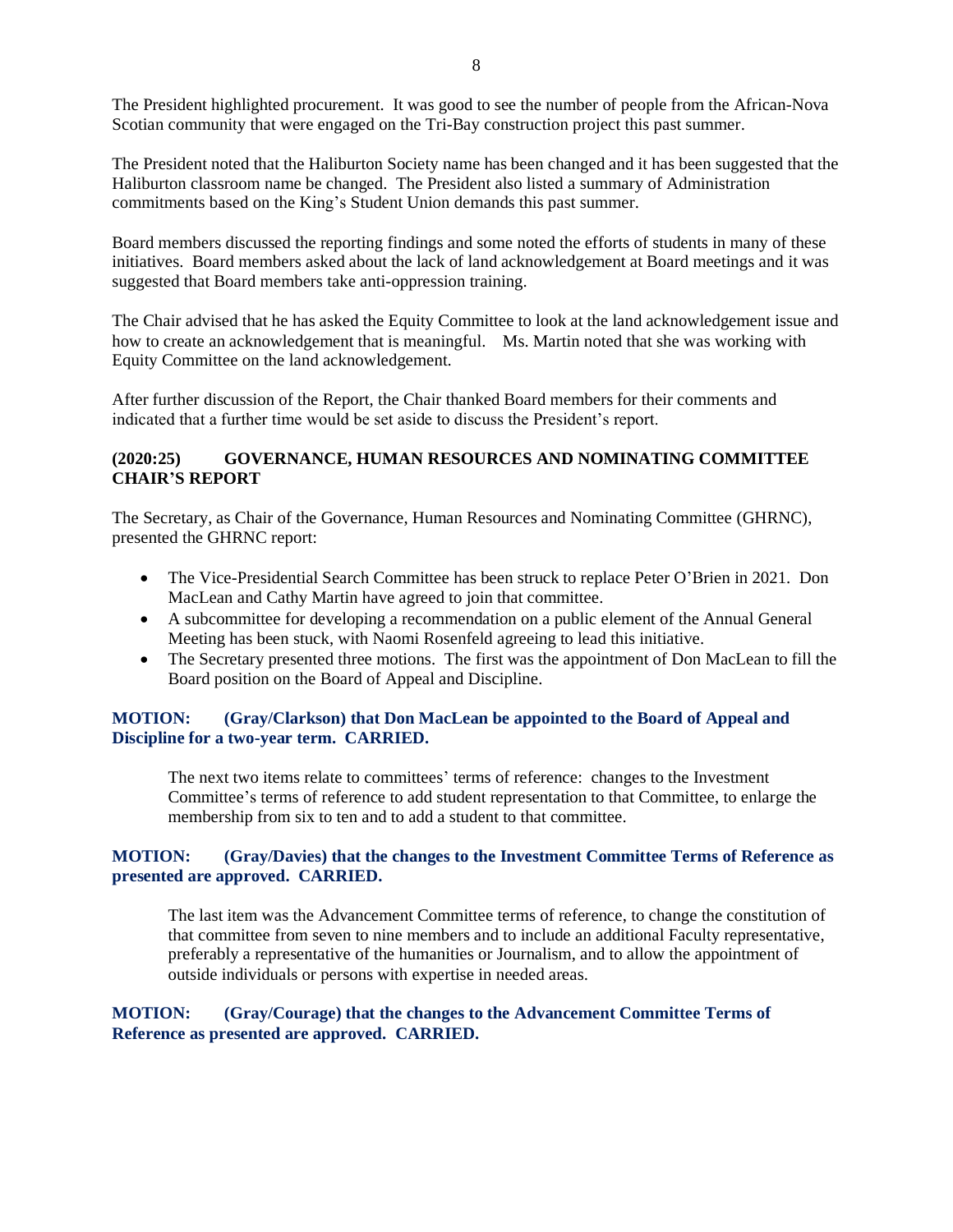## **(2020:26) PRESIDENT'S REPORT**

The President advised he had circulated an extensive report and there had been a lot of reporting to the Board on critical matters, so he would take questions.

Board members asked about his report on EDI and what the next steps would be. The President advised that the report made specific recommendations. It is his responsibility to have the University act on those commitments or explain why they will not act on them. Some of those commitments are within the direct jurisdiction of the President, but some are not. Regarding next steps, the Board plays a role in this, as do others, given the collegial nature of the organization. The President advised that he was also distributing the report to Faculty.

## **(2020:27) PRESIDENT'S PERSONNEL RECOMMENDATIONS**

## **MOTION: (Lahey/Davies) that the Board approve the following appointments, reappointments as presented, and the promotion of Dr. Ian Stewart to Associate Professor. CARRIED.**

The President noted many of the appointments were the additional FYP Fellows who were appointed in connection to online learning.

## **(2020:28) KING'S STUDENTS' UNION REPORT**

The King's Students' Union (KSU) President spoke of the situation in Digby and advised that at KSU's meeting on September 27, they will bring forward a motion to write a letter stating that the KSU stands in solidarity with the Mi'kmaq fishers. The KSU will also hold a workshop and make a donation. The KSU President noted that the KSU is speaking up about that and supporting Mi'kmaq fishers specifically and challenged the University to do the same.

KSU activities have included discussions with Dalhousie's Accessibility Centre about intake methods, advocating for note-takers, captions and transcriptions. The discussions have been challenging.

The KSU had meetings with the Vice-President and Dean of Students over the summer, which were important, fruitful, and will continue. There have been discussions with King's administration and faculty about anti-oppression training. The KSU has been working with the Facilities Director and a wayfaring specialist towards better signage on campus and identifying the most inclusive, step-free pathways on campus.

The Disabled Students' Collective will be ratified at tonight's annual general meeting as a resource centre.

The KSU President has been attending many University meetings and said there were exciting conversations about divesting from oil and gas industries. The KSU wrote a statement in solidarity with NSCAD, supporting students who were asking for reinstatement of Dr. Aoife MacNamara as their president.

Vice-President Communications Isabella Mackay is posting on social media to keep students informed and engaged. The KSU met with the Registrar to discuss issues raised by Pride Society about the society section of the King's/Dalhousie mobile app.

The KSU President has been interviewed about tuition increases, the pandemic, changes to KSU operations, and Orientation Week, which was virtual for the first time. The KSU office is open by appointment only; Council meetings and the annual general meeting will be virtual and election will be